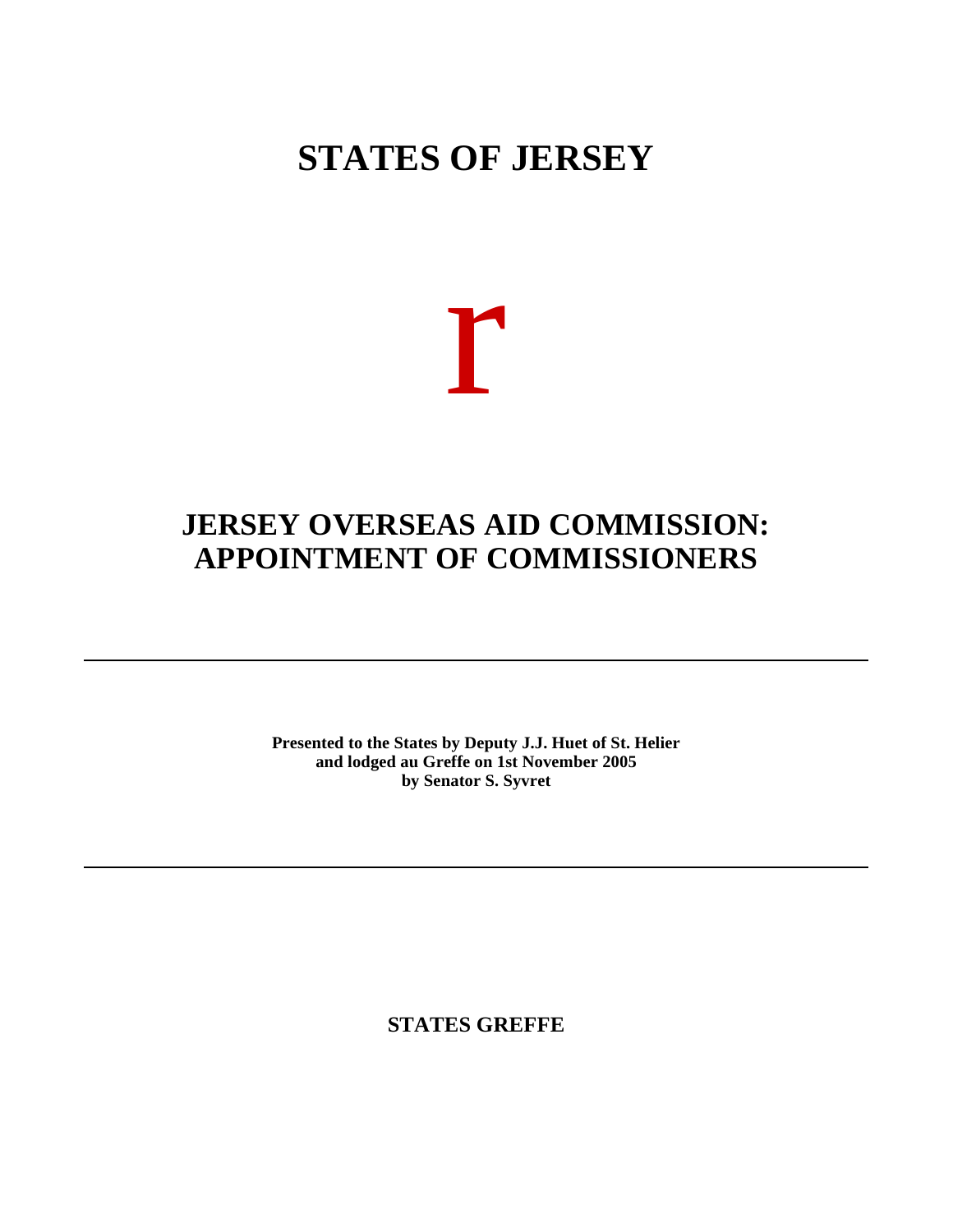### **PROPOSITION**

#### **THE STATES are asked to decide whether they are of opinion**

- (a) to appoint, in accordance with paragraph 2(3)(a) of Schedule 2 to the Jersey Overseas Aid Commission (Jersey) Law 2005, the following elected members of the States as States Commissioners –
	- (i) Senator Paul Francis Routier;<br>(ii) Deputy Terence John Le Main
	- Deputy Terence John Le Main of St. Helier;
- (b) to appoint, in accordance with paragraph  $2(3)(b)$  of Schedule 2 to the Jersey Overseas Ai Commission (Jersey) Law 2005, the following persons as Non-States Commissioners for the periods shown –
	- (i) Mr. Leslie Rufus Crapp (one year)
	- (ii) Mr. Kenneth William Syvret MBE (2 years)
	- (iii) Mrs. Toni Roberts (3 years).

DEPUTY J.J. HUET OF ST. HELIER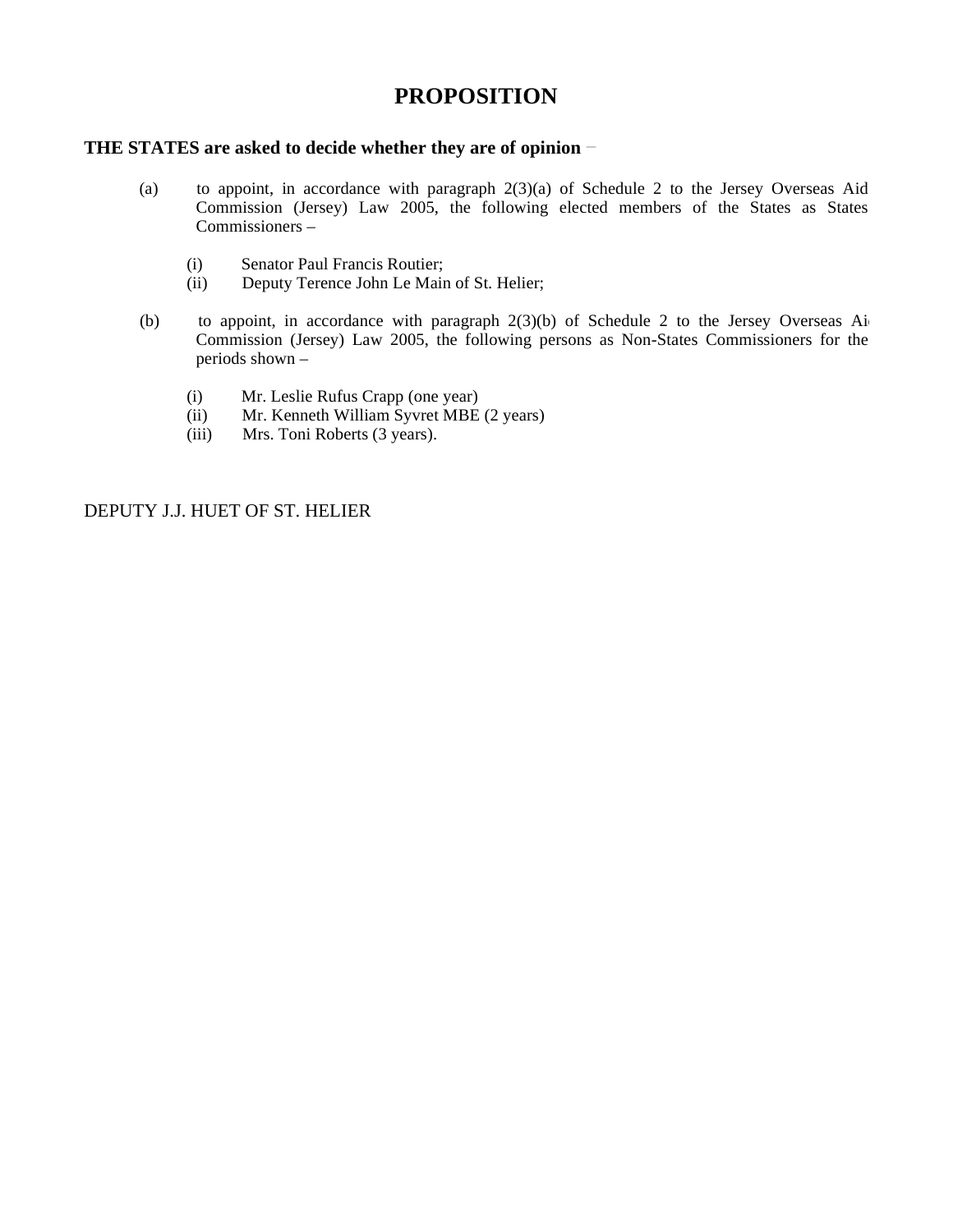#### **REPORT**

Following the registration in the Royal Court of the Jersey Overseas Aid Commission (Jersey) Law 2005 on 19th August 2005 it was possible to begin the practical steps to establish the Commission which will replace the present Overseas Aid Committee. The first step was, of course, my own appointment as Chairman designate of the Commission on 13th September 2005.

The Law requires the Chairman, in making nominations, to use his or her best endeavours *"to ensure that the Commissioners shall be a diverse and balanced group of people in terms of gender, age, experience and skills, who share a commitment to the promotion of the objects of the Commission".* In order to ensure that the appointments of the Non-States Commissioners were made in a fair and transparent manner the selection process was undertaken in accordance with the procedures for such appointments established by the Jersey Appointments Commission with Mr. Mike Liston, Chairman of the Commission, involved at every stage in the selection process. An advertisement was drafted in consultation with Mr. Liston drawing attention to the particular skills that it was felt were needed in the Commissioners, particularly in the early stages of the Commission's work, The advertisement (attached at Appendix 1) was placed in the Jersey Evening Post seeking nominations and only persons who responded to that advertisement were considered for these positions.

There were 19 applicants for the 3 NonStates Commissioner posts all of whom brought a variety of skills and experience. Making a selection was therefore extremely difficult as virtually every single applicant could have been suitable in some way for these positions. After an initial assessment and rating of the suitability of applicants informal meetings involving Mr. Liston, the Greffier of the States and me were held with some of the applicants.

The 3 nominees being put forward, Mr. Leslie Crapp, Mr. Ken Syvret and Mrs. Toni Roberts, were the unanimous choice of the selection panel as it was felt that they most closely met the requirements for these positions as set out in the advertisement. They each bring particular professional skills and have all, in different ways, shown a very strong commitment to overseas aid. A short biography of each is attached at Appendix 2. In order to ensure continuity in the Commission the Law specifies that the initial appointments are made for different periods as set out in the proposition so that, in future, one post will become vacant every year. Subsequent appointments will all be for a 3-year period.

The Law requires the Chairman designate to nominate 2 States members for the Commission and I am pleased that Senator Routier and Deputy Le Main have agreed to serve in this capacity. Deputy Le Main has served on the Overseas Aid Committee on a number of occasions since he was first elected to the States and I am pleased that Senator Routier will bring his business experience to the Commission. In accordance with the Law both will, if the proposition is approved, serve on the Commission until December 2008.

I apologise to members for bringing this proposition on a 'blue' but because of the decision to follow the proper selection process in accordance with the Appointments Commission procedures it was not possible to finish the advertising and subsequent selection process by the 2-week lodging deadline for this meeting which, as members know, is the last opportunity before the elections to deal with this matter.

There are no financial and manpower implications arising from this proposition.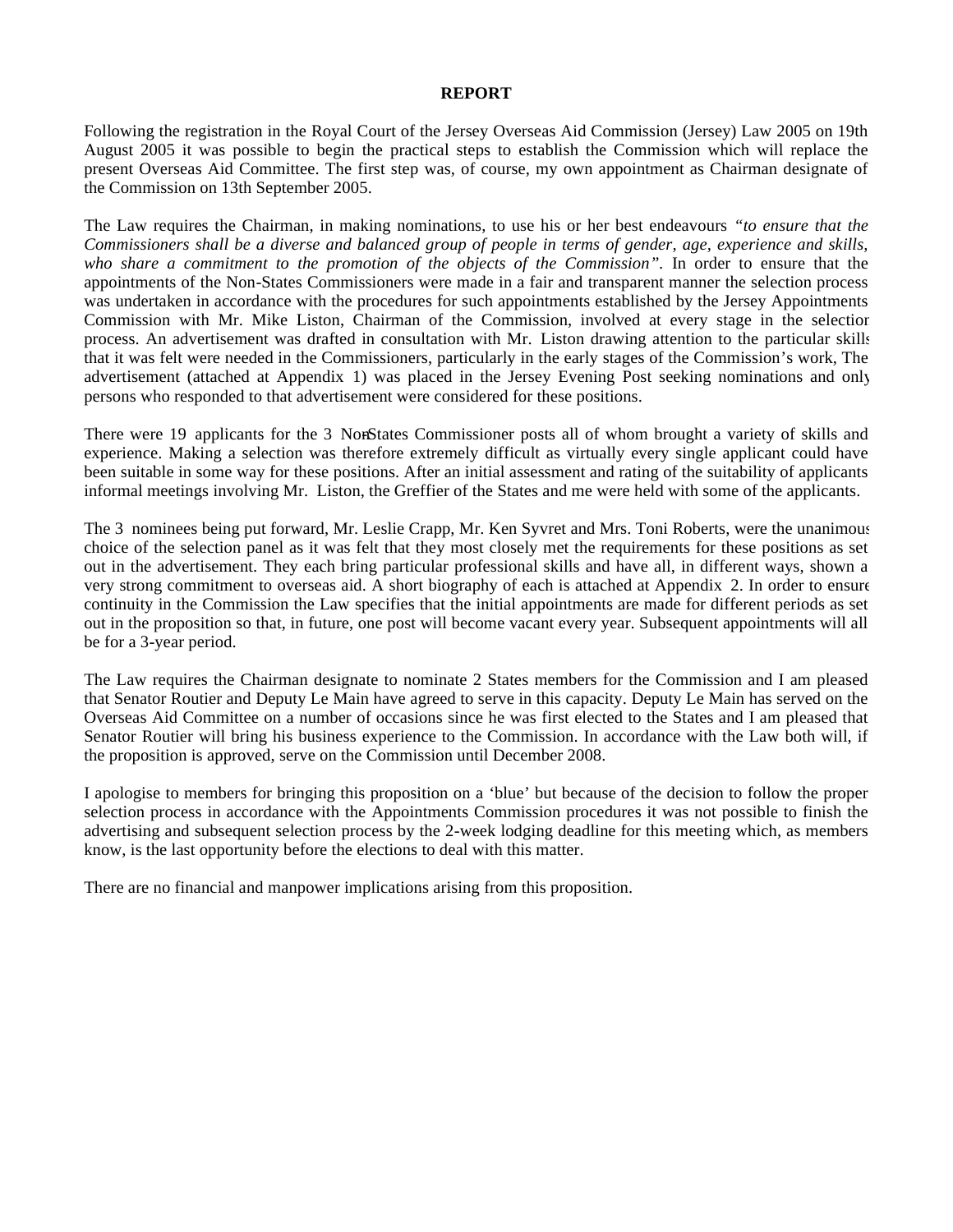#### **Advertisement placed in the Jersey Evening Post**

#### **JERSEY OVERSEAS AID COMMISSION**

#### **NON-STATES COMMISSIONERS**

The Jersey Overseas Aid Commission is being established as part of the overall government reforms to take over the functions of the present Overseas Aid Committee which has administered overseas grant aid, community project funding and disaster aid for nearly four decades. The Commission will consist of three States Members, one of whom will be the Chairman, and three lay members, known as 'Non-States Commissioners'.

Applications are invited for the three Non-States Commissioners posts. Although unpaid, the Commissioners' role presents an interesting and satisfying opportunity to help to ensure that Jersey's multi-million pound aid budget is effectively and properly administered. Commissioners can expect to attend approximately one meeting per month and must be able to participate in a 4 or 5 day visit by the Commission to the UK each year, to interview the many agencies applying for grants.

Commissioners need to be able to assess applications for aid dispassionately, objectively and decisively. The Commission's role includes evaluation of the integrity and financial soundness of the agencies applying for grants and the viability of community projects seeking funds.

The Jersey Overseas Aid Commission Law, which establishes the Commission, requires the Chairman, in making nominations, to take steps to ensure that the Commissioners are a diverse and balanced group of people in terms of gender, age, experience and skills, who all share a commitment to the promotion of the objects of the Commission. Ideally, applicants will have some legal, accountancy, banking or other general business experience.

Applications should be sent to the Greffier of the States, States Greffe, Morier House, St. Helier, JE1 1DD no later than Friday 30th September 2005. Applicants should set out brief personal details in their letter of application and specify any relevant skills and experience for the post. Further details of the work undertaken by Overseas Aid are available on request from the Greffier of the States on 502003 or by e-mail to m[.delahaye@gov.je.](mailto:delahaye@gov.je)

On 13th September 2005 the States appointed Deputy Jacqui Huet as Chairman designate of the Commission and potential applicants are welcome to contact her on 720783 to discuss the position informally before submitting a formal application.